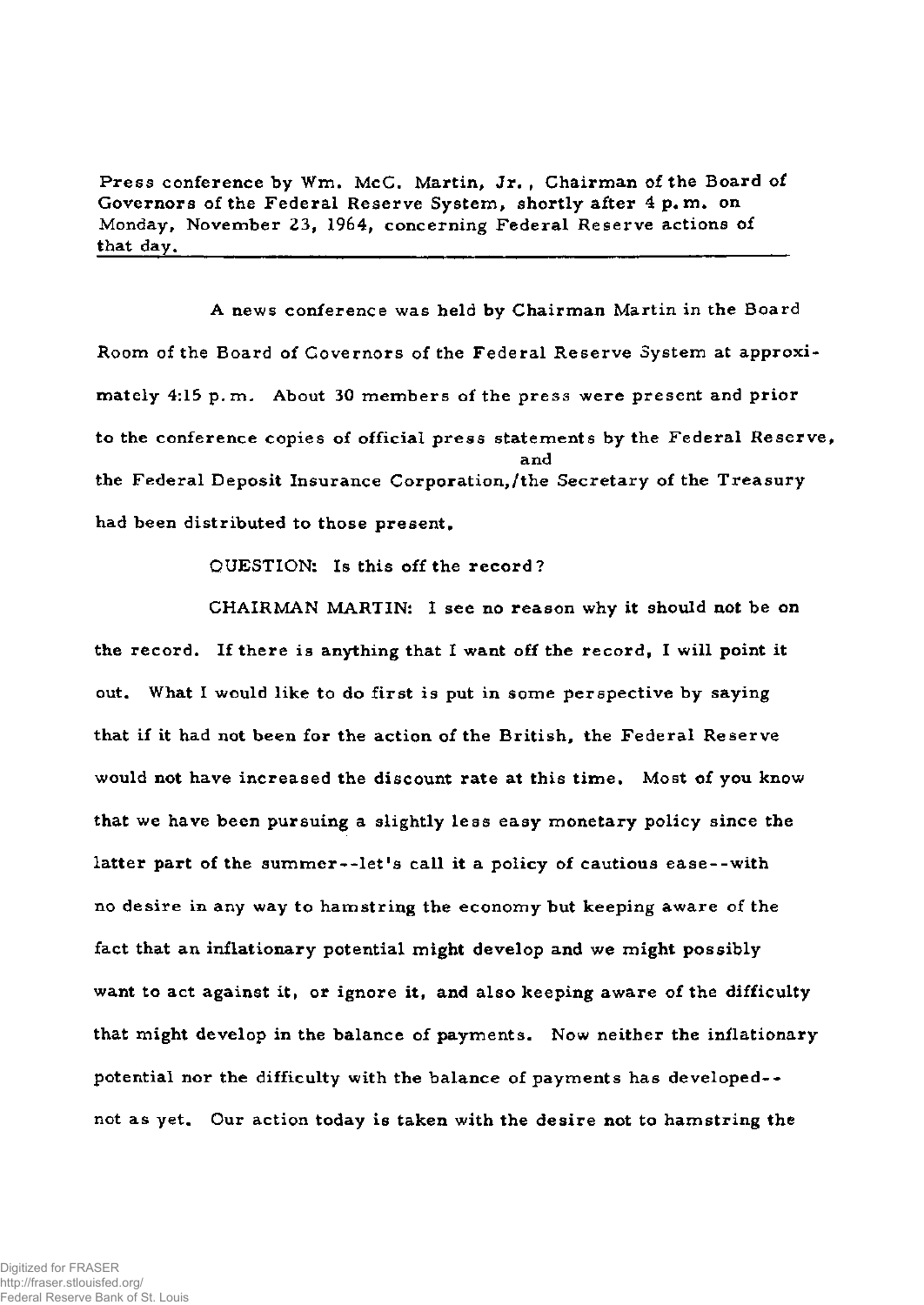**economy, but, as indicated, we felt it desirable to take such action as we can to indicate that we are ready to defend and preserve the dollar. Not that we think there is any weakening of the dollar at present but because this action will give us a better alignment of world rates, as indicated in this release. It is not intended as an "offset" to the British action; if it had been, our rate increase certainly would have been more than the 1/2 point increase we are making. It is merely intended to show that we will defend the dollar, that we are aware that the rise in the rates abroad could put pressure on the dollar, that we felt that there would be a better alignment of rates as a result of this action.** 

**QUESTION: Mr. Martin, does that open the possibility of a further increase in the discount rate?** 

**CHAIRMAN MARTIN: It does not open it up or preclude it, it is simply as indicated. As you know, President Johnson has indicated several times that he is anxious to do everything he can to promote the development of the economy. He has wanted to pursue a vigorous price and income policy and has encouraged businessmen in that direction. At the same time he has indicated that it is within the Federal Reserve's power to act against inflationary developments--but I want to emphasize that inflation has not developed yet, nor has a balance of payments hemorrhage developed. This is a precautionary move which I would classify as an insurance measure.** 

**- 2 -**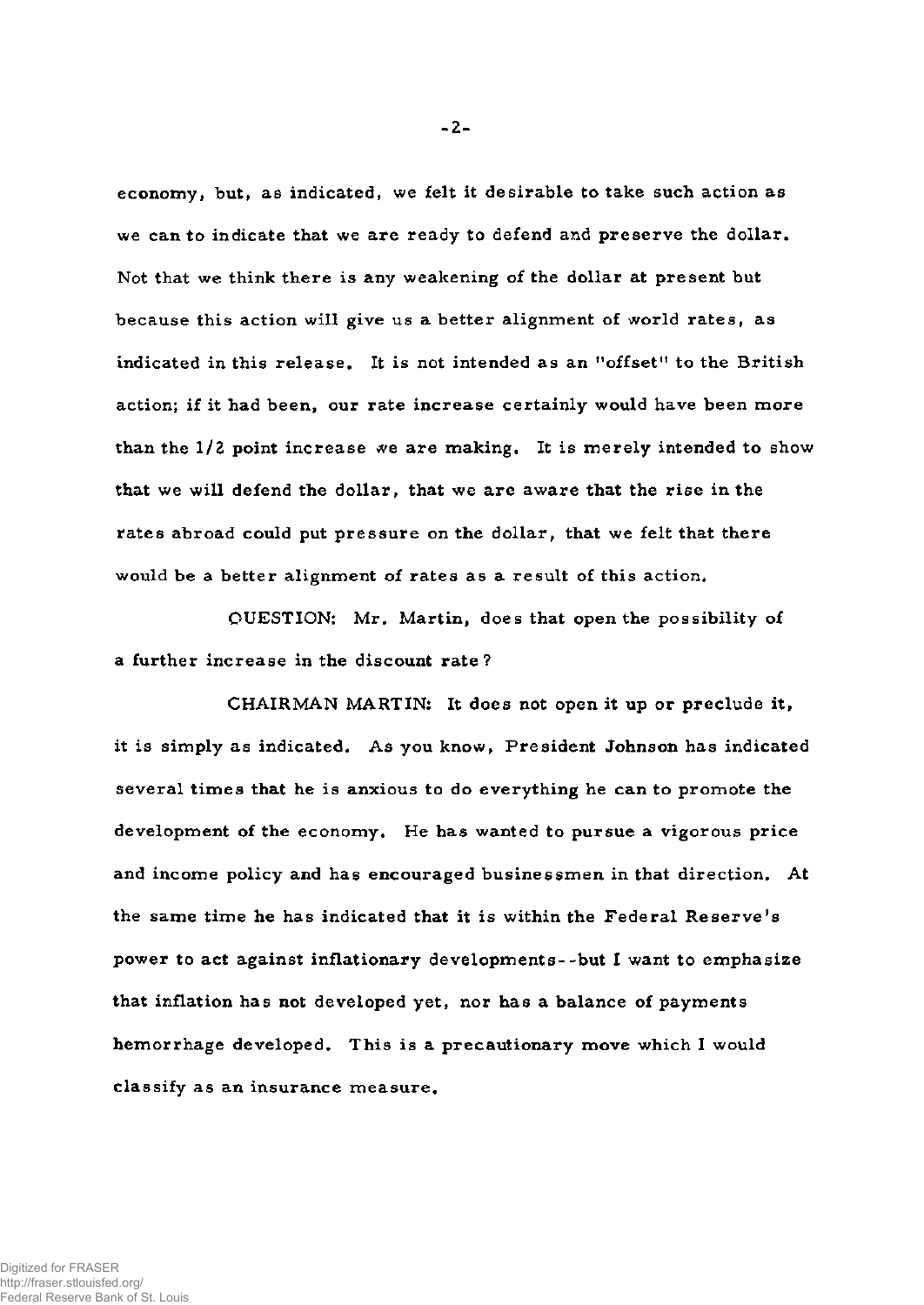**OUESTION: Did you have any warning that the British would raise the rate ?** 

**CHAIRMAN MARTIN: The U. K. informed us that they were going to. We have had very close relations with them. The Bank of England informed us that they were going to do this--they did not ask our advice on their move and none was proffered. We did not indicate to them what action, if any, we would take. Our action was taken independently.** 

**QUESTION: Does the move signal any change in Open Market policy?** 

**CHAIRMAN MARTIN: It does not in the slightest, not at the moment.** 

**QUESTION: The policy will continue to be one essentially of ease ?** 

**CHAIRMAN MARTIN: Essentially as is, it is not a move directed at reducing the availability of funds.** 

**QUESTION: Can you do that?** 

**CHAIRMAN MARTIN: We think we can.** 

**QUESTION: What is the Treasury bill rate today?** 

**CHAIRMAN MARTIN: I would have to ask someone else on that. (Here an assistant said the figure would be obtained and furnished later. )** 

**QUESTION: You say there will be continued ease in the money market ?**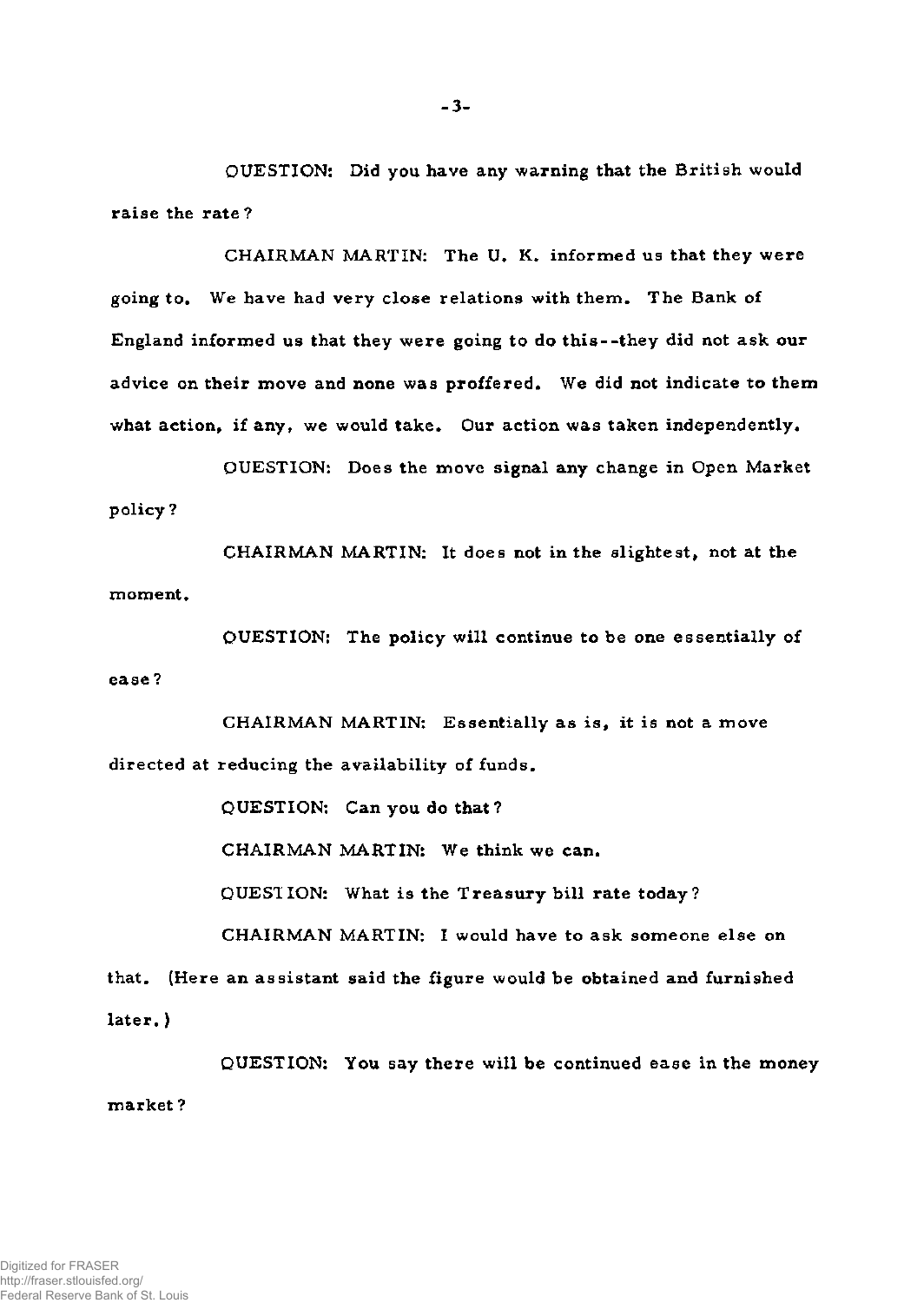**CHAIRMAN MARTIN: I did not indicate that there would be continued ease, I was talking about the availability of funds. I don't know what interpretation the market will put on their worth. This is one of those cases where the availability of funds will be an influence.** 

**QUESTION: Will this be enough to narrow the differential in favor of London and prevent an outflow of funds ?** 

**CHAIRMAN MARTIN: We think it will go a long distance towards that. Of course, nobody knows. I would think this action demonstrates the determination of the Federal Reserve and the Treasury to proceed along the lines of the Balance of Payments Message of July 1963, which you are all familiar with, and along the lines of President Johnson's comment in connection with both domestic and international fronts.** 

**QUESTION: How high will short rates have to be to achieve alignment ?** 

**CHAIRMAN MARTIN: I have no doubt that there is already a better alignment today. We have no way of judging in advance what the market will do or what this will work out to be.** 

**QUESTION: As distinct from short-term money rates, do you anticipate an increase in other borrowing rates?** 

**CHAIRMAN MARTIN: My own judgment is that there are sufficient funds in the market so that this is not necessary--not likely,**  but that I can't guarantee, and I am not trying to make the market. This **is an evaluation,** 

**-4-**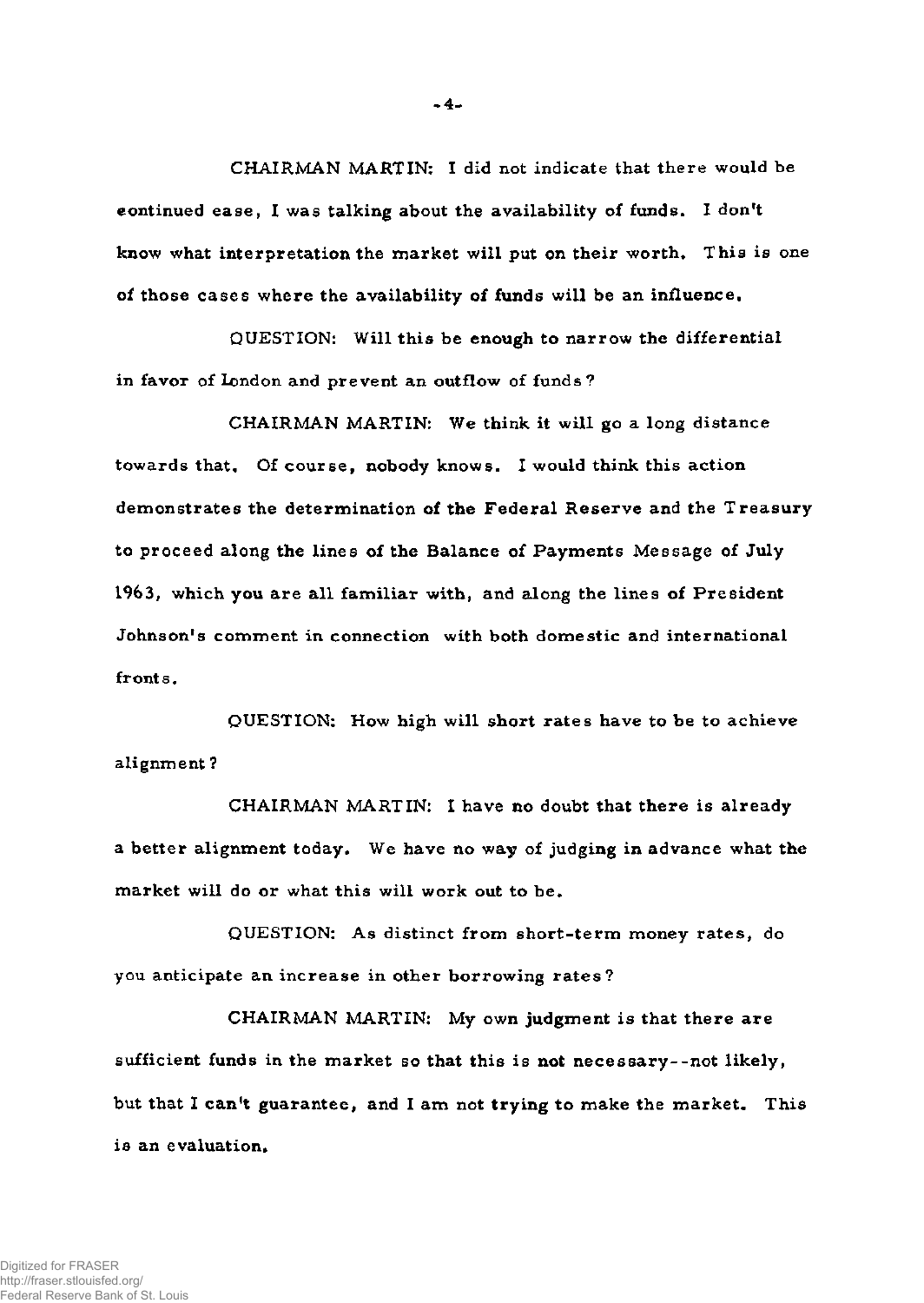QUESTION: Will you clarify that. What is not necessary? CHAIRMAN MARTIN: That there will be higher rates-- QUESTION: Prime rates?

CHAIRMAN MARTIN: Yes.

QUESTION: You say the action will not have any impact on the domestic business situation?

CHAIRMAN MARTIN: I would think that it would have a negligible effect on it. That is my judgment.

QUESTION: That means it would not necessarily frustrate "Operation Twist"?

CHAIRMAN MARTIN: That is right: not necessarily, but again we are dealing with psychology and market judgments and nobody can be sure.

QUESTION: Can we return to your reasoning that this will have only negligible effect upon the potential money supply?

CHAIRMAN MARTIN: That is our view.

QUESTION: How much notice did you have from the Bank of England ?

CHAIRMAN MARTIN: My first word of the definite decision of the Bank of England--we had about a day's notice.

QUESTION: Over the week end?

CHAIRMAN MARTIN: That is correct.

QUESTION: Would it be an overstatement of what you said before to say that you are urging the banks here not to raise the prime

rate ?

http://fraser.stlouisfed.org/ Federal Reserve Bank of St. Louis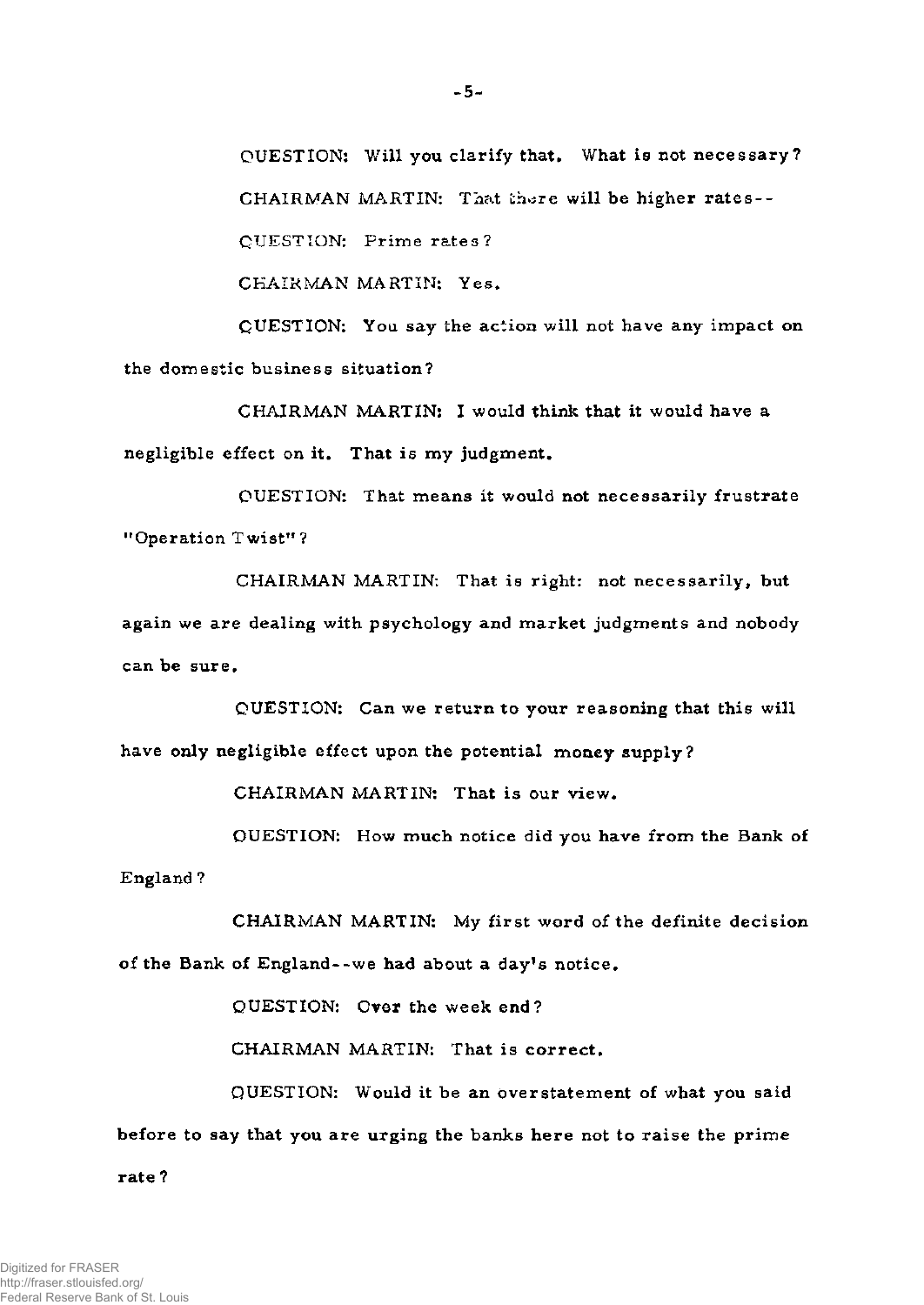**CHAIRMAN MARTIN: That would be an overstatement, I have not talked to any banks or suggested what course they ought to follow.** 

**QUESTION: But you don't think it necessary that they raise the rate ?** 

**CHAIRMAN MARTIN: At the moment it looks like there is a sufficiency of funds and that would not seem necessary, but I am not in a position to judge it.** 

**QUESTION: As I heard it, it seems you were definitely informed over the week end of the British decision. Could you comment if you were informed of such a move either before or after the import surtax?** 

**CHAIRMAN MARTIN: We were not informed at that time.** 

**QUESTION: Would you say again what effect you expect this to have on the outflow of short-term funds?** 

**CHAIRMAN MARTIN: If you notice, in changing Regulation** *Q,*  **we have placed the emphasis on time deposits of from 30 to 90 days. That rate goes up to 4 per cent, and above 90 days it is 4-1/2 per cent. So obviously we think that in order to protect against outflow the impact should be in the short end of the market.** 

**QUESTION: You are trying to reduce the outflow?** 

**CHAIRMAN MARTIN: We are trying to reduce the rate advantage at the short end of the market.** 

**QUESTION: This obviously will not stop the outflow of money.** 

**- 6 -**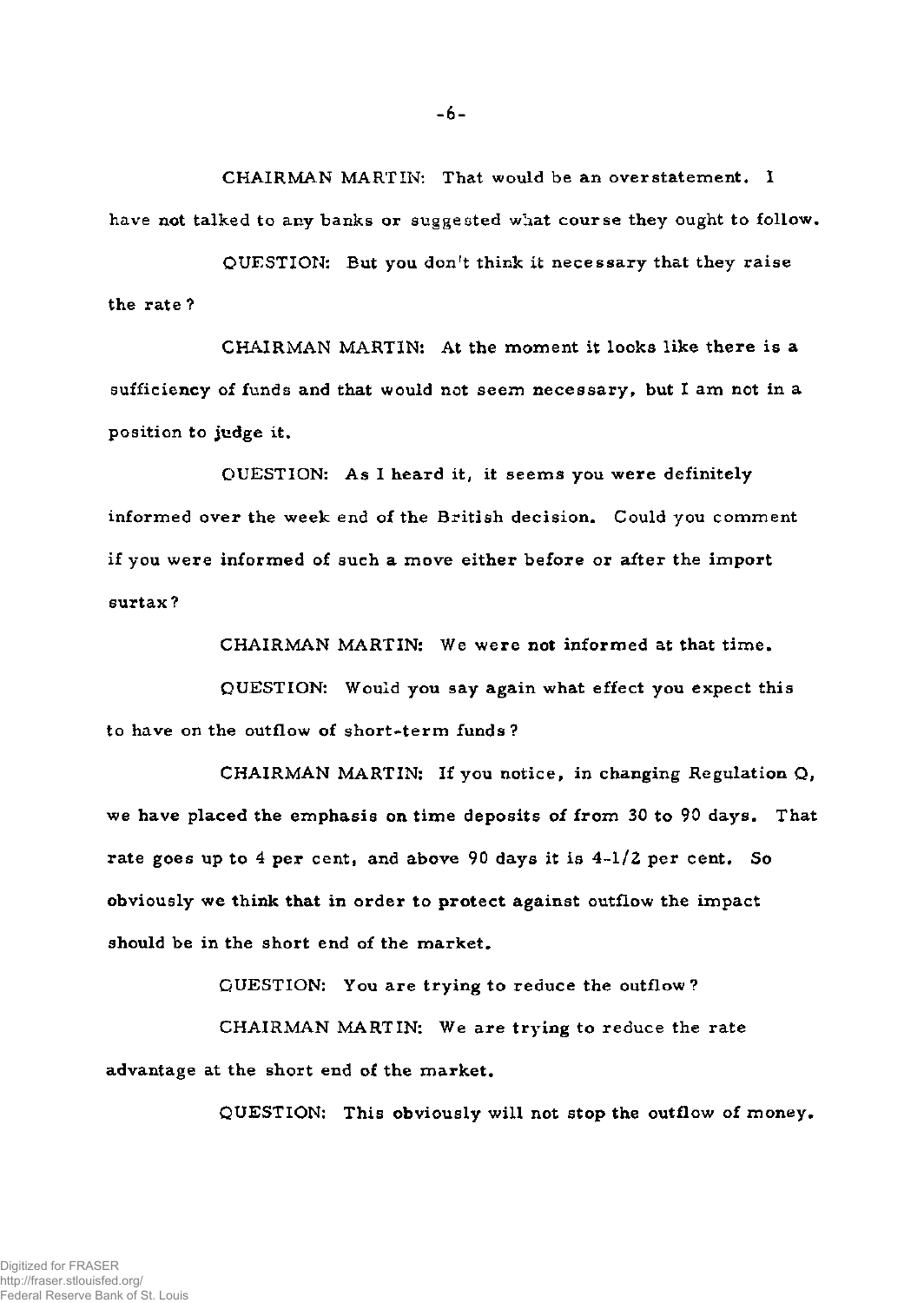**CHAIRMAN MARTIN: There is no important outflow of funds to England at the moment that we know of. We are trying to keep a rate structure here which will make it less attractive.** 

**QUESTION: If this move was precipitated by the British action, and not the balance of payments, is there a possibility that you would come down on the rate?** 

**CHAIRMAN MARTIN: I would not want to conjecture on that. It would depend on what the condition of the market is.** 

**QUESTION: What about other rates? Have you any indication that other Europeans may make moves?** 

**CHAIRMAN MARTIN: We have no indication or expectation of it. They will have to watch the course of things and wait as we do. Let me answer now a question one of you asked earlier. The auction estimate was 3.77 and the bill rate closed today at 3.73.** 

**QUESTION: What about flows to Canada?** 

**CHAIRMAN MARTIN: That has been going on for a long time. QUESTION: The Canadians have been offering higher rates** 

**this year. What will they do now?** 

**CHAIRMAN MARTIN: I don't know what the Canadian authori ties might do. Our action certainly closes the gap, assuming the Canadians did nothing. It makes their rates less attractive.** 

**QUESTION: Could you discuss any change in the balance of payments since the British surtax action?** 

**CHAIRMAN MARTIN: We have no figures at all that are worth anything.** 

**- 7 -**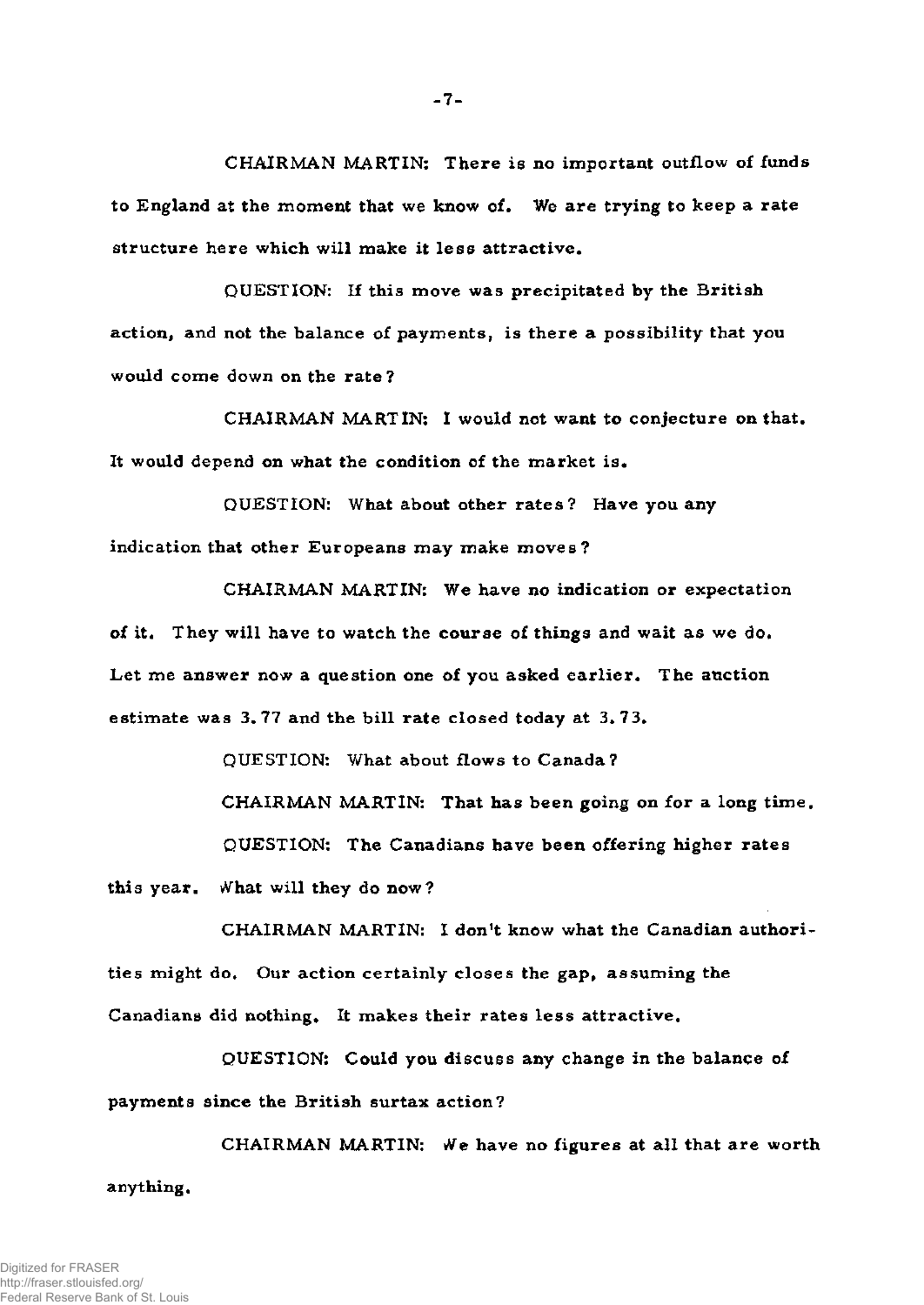**QUESTION: Did the British give you any indication of whether they hoped their move would be temporary?** 

**CHAIRMAN MARTIN: They made no statement of any sort on that. Let me say here that any comment I make on a foreign country is one I would rather put off the record if I can. (Mr. Martin then cited a recent experience in Chicago of hearing false reports, allegedly stemming from press accounts, that the British had given up their import surcharge already. In consequence, he would share the feeling of British officials that there was obvious need to be very careful. )** 

**QUESTION: May we expect the other Federal Reserve Banks to go along within a few days?** 

**CHAIRMAN MARTIN: We have the first five Banks and I think in due course the others will follow. They had no need to rush. These Banks that we have today were those that were having an Executive Committee meeting or regular Board meeting. The Boston Bank just happened to be having a regular meeting.** 

**QUESTION: You have raised the rate on time deposits of less than 90 days from 1 to 4 per cent. Has it ever been that high before?** 

**CHAIRMAN MARTIN: I don't think so; I think the answer is definitely no.** 

**QUESTION: How will so modest an increase in the discount rate serve to prevent outflows? What is your reasoning there?** 

**- 8 -**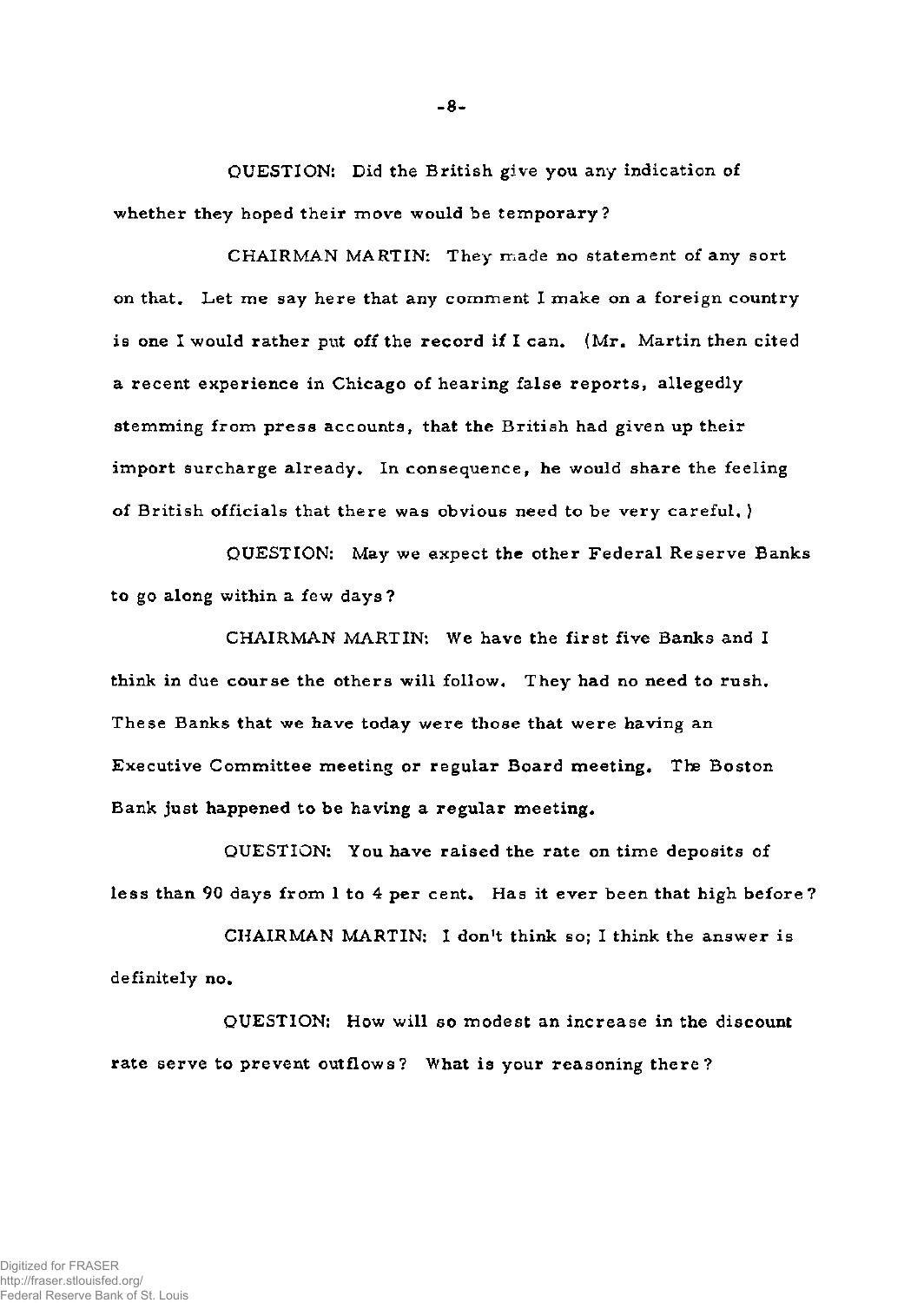**CHAIRMAN MARTIN: In this country we have historically and in the recent past have had lower interest rates right along, and I think all of you must be aware of the difference between our problem and the United Kingdom problem. We have been running a very comfortable trade surplus. Our total surplus will be near \$6 billion for the year, and the U. K. is running a trade deficit. The action we have taken here is not directed to offset the U. K. action. It is taken entirely because of our interest in the American dollar. It is not taken jointly with the U. K. Our interest in taking it is to protect the U. S. dollar.** 

**QUESTION: If the dollar has been under no recent pressure and there is no indication of inflationary developments--**

**CHAIRMAN MARTIN: Maybe I overstated it if I said n under no pressure" in our balance of payments.** 

**QUESTION: What was it that led you to act so promptly. What might have happened had you made no move at all?** 

**CHAIRMAN MARTIN: I used the words "insurance measure" and that is the best description I can think of for our action. It seems to me that it was an insurance premium worth paying, though nobody can forecast what flows there can be.** 

**QUESTION: So you had no reason to believe there might have been some dangerous development within a short time ?** 

**CHAIRMAN MARTIN: There might have been.**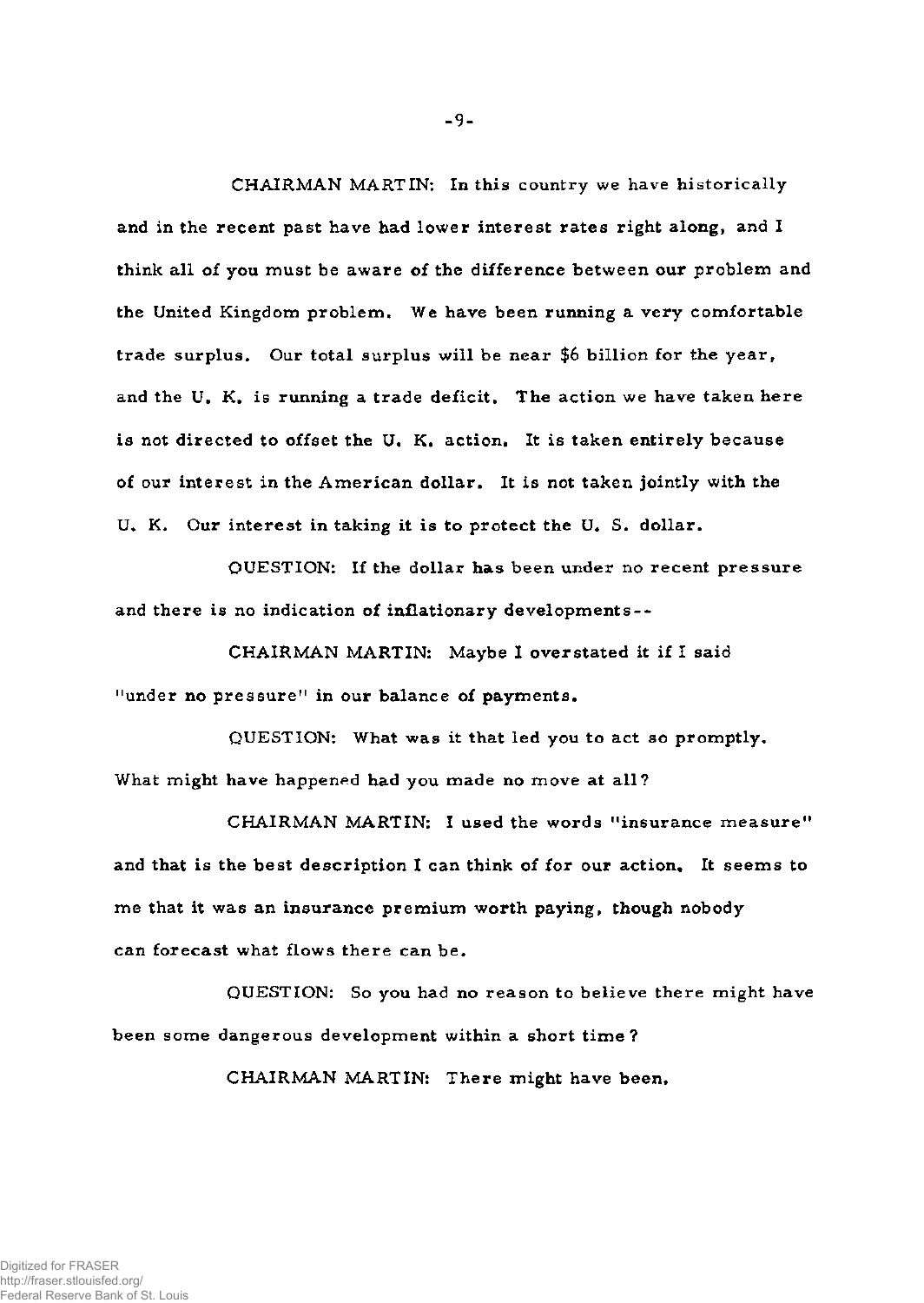**OUESTION: Although the action was not taken against the British, will it have an effect on them — effect on their rates?** 

**CHAIRMAN MARTIN: Personally, I don't think so. I think it would be supplementary and not have any real effect on them, but again I am making a judgment there.** 

**QUESTION: Can you say if the Board action was unanimous?** 

**CHAIRMAN MARTIN: I would say that there was a very high degree of agreement, I can't say that it was unanimous. But there was a high degree of agreement.** 

> **QUESTION: Was the action this morning? CHAIRMAN MARTIN: This action was taken just an hour ago. QUESTION: Was the full Board present? CHAIRMAN MARTIN: There was one absentee. QUESTION: Was that the newly wed member? CHAIRMAN MARTIN: Mr. George Mitchell was not here. He**

**is on his honeymoon. I am identifying him so that nobody will misunder stand who that description fits.** 

**QUESTION: Just for the historical record, is this the first time that you have conducted a press conference because of a discount rate increase ?** 

**CHAIRMAN MARTIN: I think that is correct. Yes. QUESTION: What may happen to the C. D. (certificates of deposit) market in this country because of the change in the rate?**